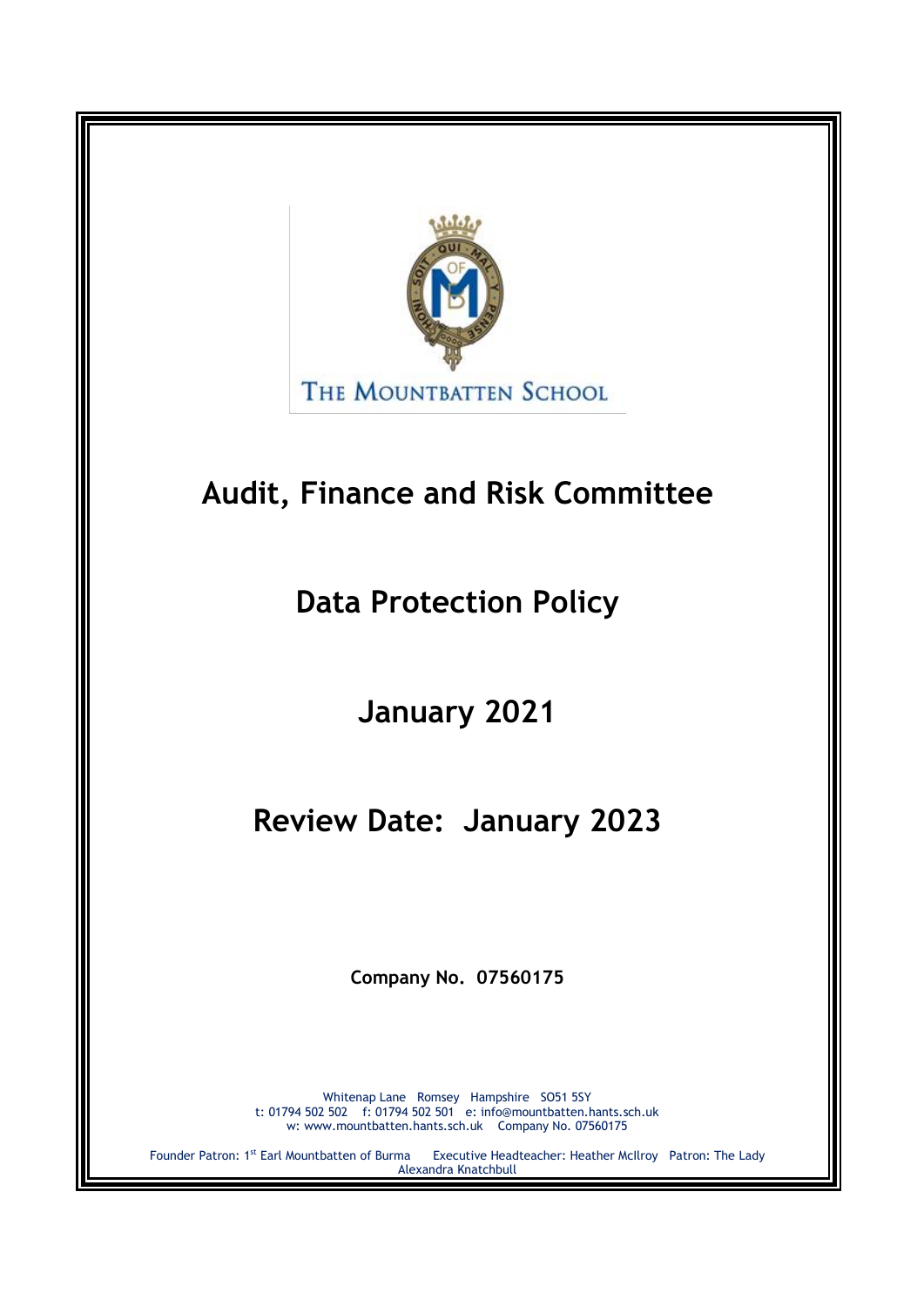#### **Contents**

- Policy statement
- About this policy
- Definition of data protection terms
- Data protection officer
- Data protection principles
- Fair and lawful processing
- Processing for limited purposes
- Notitying data subjects
- Adequate relevant and non-excessive
- Accurate data
- Timely processing
- Processing in line with data subject's rights
- Data security
- Data protection impact assessments
- Disclosure and sharing of personal information
- Data processors
- Images and videos
- CCTV
- Biometric Data
- Changes to this policy

ANNEX Definition of terms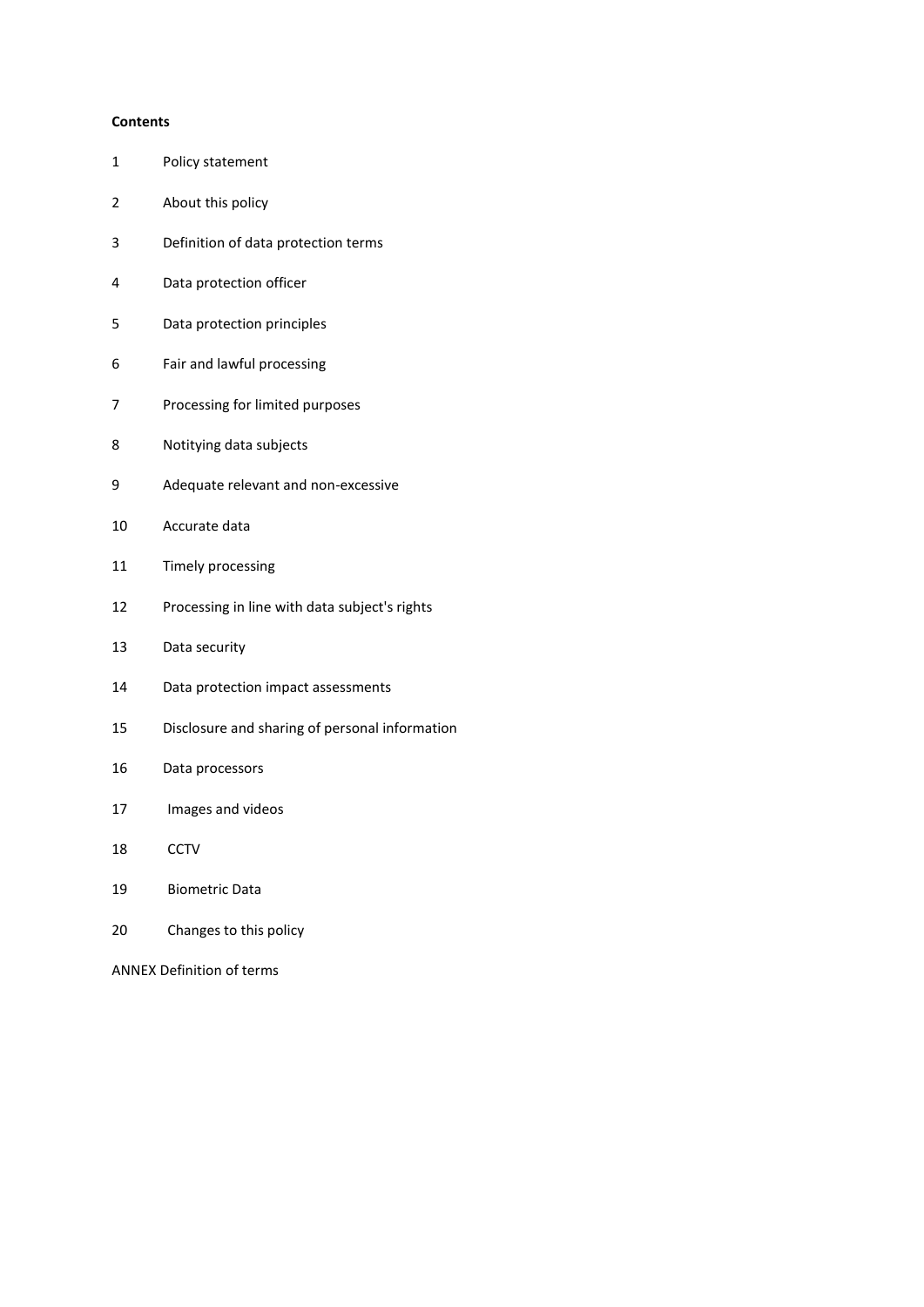# 1 **Policy statement**

- 1.1 Everyone has rights with regard to the way in which their **personal data** is handled. During the course of our activities as The Mountbatten School we will collect, store and **process personal data** about our students, **workforce**, parents and others. This makes us a **data controller** in relation to that **personal data**.
- 1.2 We are committed to the protection of all **personal data** and **special category personal data** for which we are the **data controller**.
- 1.3 The law imposes significant fines for failing to lawfully **process** and safeguard **personal data** and failure to comply with this policy may result in those fines being applied.
- 1.4 All members of our **workforce** must comply with this policy when **processing personal data** on our behalf. Any breach of this policy may result in disciplinary or other action.

# 2 **About this policy**

- 2.1 The types of **personal data** that we may be required to handle include information about students, parents, our **workforce**, and others that we deal with. The **personal data** which we hold is subject to certain legal safeguards specified in the General Data Protection Regulation ('**GDPR**'), the Data Protection Act 2018, and other regulations (together '**Data Protection Legislation**').
- 2.2 This policy and any other documents referred to in it set out the basis on which we will **process** any **personal data** we collect from **data subjects**, or that is provided to us by **data subjects** or other sources.
- 2.3 This policy does not form part of any employee's contract of employment and may be amended at any time.
- 2.4 This policy sets out rules on data protection and the legal conditions that must be satisfied when we process **personal data**.

# 3 **Definition of data protection terms**

3.1 All defined terms in this policy are indicated in **bold** text, and a list of definitions is included in the Annex to this policy.

# 4 **Data Protection Officer**

- 4.1 As a The Mountbatten School we are required to appoint a Data Protection Officer (DPO). Our DPO is Chris Goodrich, and they can be contacted at [dpo@mountbatten.hants.sch.uk.](mailto:dpo@mountbatten.hants.sch.uk)
- 4.2 The DPO is responsible for ensuring compliance with the Data Protection Legislation and with this policy. Any questions about the operation of this policy or any concerns that the policy has not been followed should be referred in the first instance to the DPO.
- 4.3 The DPO is also the central point of contact for all **data subjects** and others in relation to matters of data protection.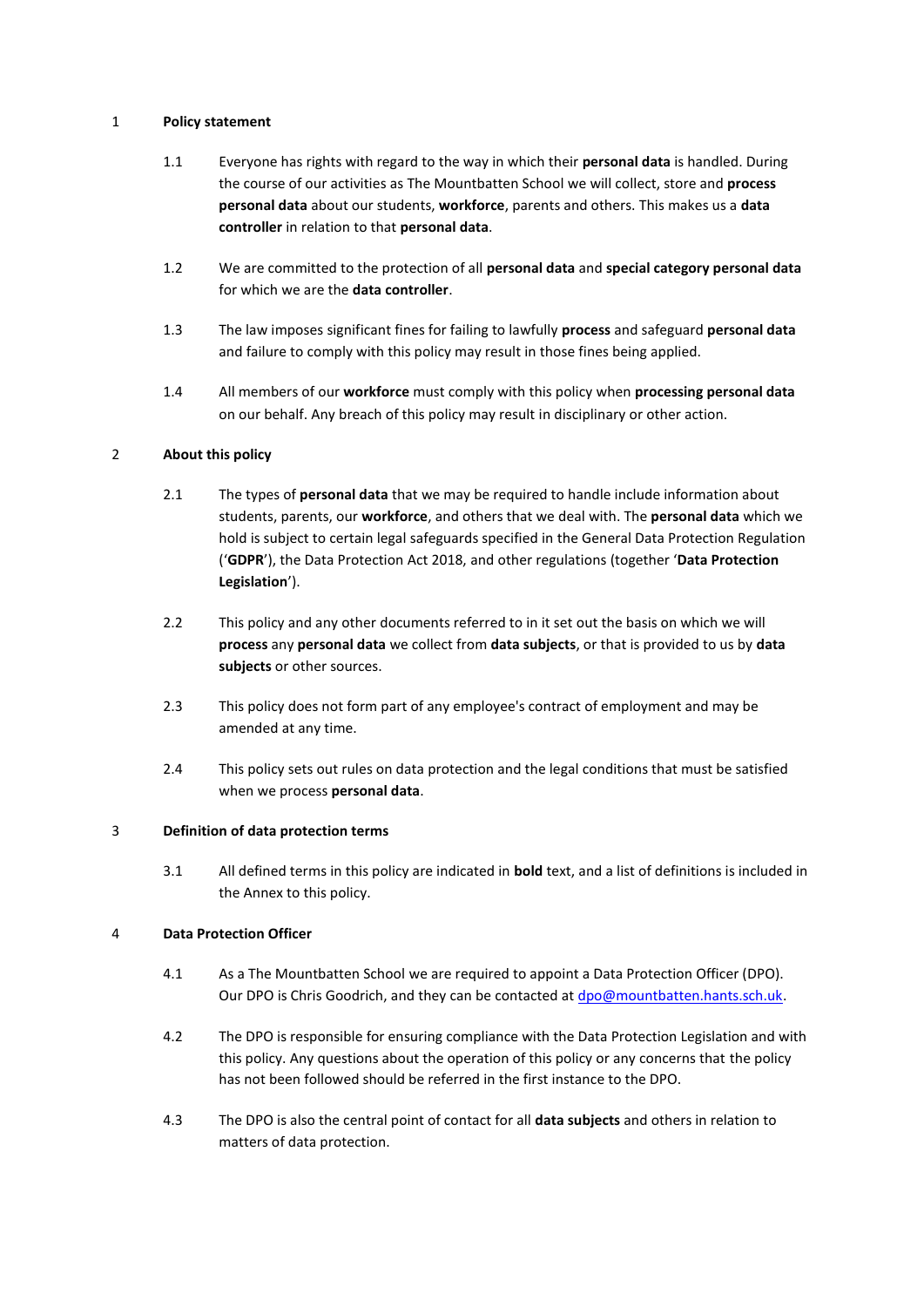# 5 **Data protection principles**

- 5.1 Anyone **processing personal data** must comply with the data protection principles. These provide that **personal data** must be:
	- 5.1.1 **processed** fairly and lawfully and transparently in relation to the **data subject**
	- 5.1.2 **processed** for specified, lawful purposes and in a way which is not incompatible with those purposes
	- 5.1.3 adequate, relevant and not excessive for the purpose
	- 5.1.4 accurate and up to date
	- 5.1.5 not kept for any longer than is necessary for the purpose
	- 5.1.6 **processed** securely using appropriate technical and organisational measures.

# 5.2 **Personal data** must also:

- 5.2.1 be **processed** in line with **data subjects'** rights
- 5.2.2 not be transferred to people or organisations situated in other countries without adequate protection.
- 5.3 We will comply with these principles in relation to any **processing** of **personal data** by The Mountbatten School.

#### 6 **Fair and lawful processing**

- 6.1 Data Protection Legislation is not intended to prevent the **processing** of **personal data**, but to ensure that it is done fairly and without adversely affecting the rights of the **data subject**.
- 6.2 For **personal data** to be **processed** fairly, **data subjects** must be made aware:
	- 6.2.1 that the **personal data** is being **processed**
	- 6.2.2 why the **personal data** is being **processed**
	- 6.2.3 what the lawful basis is for that **processing** (see below)
	- 6.2.4 whether the **personal data** will be shared, and if so with whom
	- 6.2.5 the period for which the **personal data** will be held
	- 6.2.6 the existence of the **data subject's** rights in relation to the **processing** of that **personal data**
	- 6.2.7 the right of the **data subject** to raise a complaint with the Information Commissioner's Office in relation to any **processing**.
- 6.3 We will only obtain such **personal data** as is necessary and relevant to the purpose for which it was gathered, and will ensure that we have a lawful basis for any **processing**.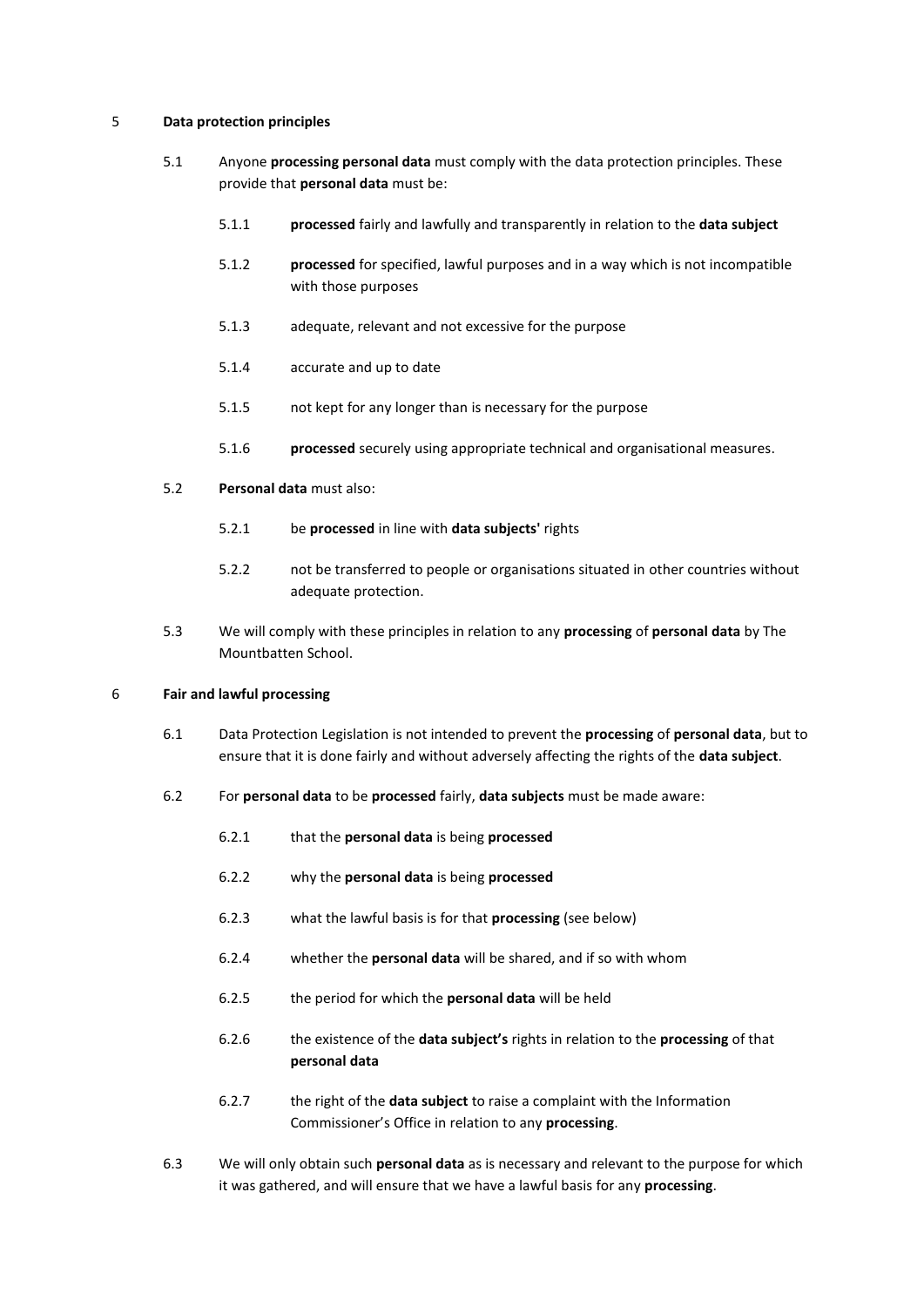- 6.4 For **personal data** to be **processed** lawfully, it must be **processed** on the basis of one of the legal grounds set out in the Data Protection Legislation. We will normally **process personal data** under the following legal grounds:
	- 6.4.1 where the **processing** is necessary for the performance of a contract between us and the **data subject**, such as an employment contract
	- 6.4.2 where the **processing** is necessary to comply with a legal obligation that we are subject to, (e.g. the Education Act 2011)
	- 6.4.3 where the law otherwise allows us to **process** the **personal data** or we are carrying out a task in the public interest
	- 6.4.4 where the **processing** is for a legitimate reason other than when we are carrying out a task in the public interest
	- 6.4.5 where none of the above apply then we will seek the consent of the **data subject** to the **processing** of their **personal data.**
- 6.5 When **special category personal data** is being processed then an additional legal ground must apply to that processing. We will normally only **process special category personal data** under following legal grounds:
	- 6.5.1 where the **processing** is necessary for employment law purposes, for example in relation to sickness absence
	- 6.5.2 where the **processing** is necessary for reasons of substantial public interest, for example for the purposes of equality of opportunity and treatment
	- 6.5.3 where the **processing** is necessary for health or social care purposes, for example in relation to students with medical conditions or disabilities
	- 6.5.4 where none of the above apply then we will seek the consent of the **data subject** to the **processing** of their **special category personal data**.
- 6.6 We will inform **data subjects** of the above matters by way of appropriate privacy notices which shall be provided to them when we collect the data or as soon as possible thereafter, unless we have already provided this information such as at the time when a student joins us.
- 6.7 If any **data user** is in doubt as to whether they can use any **personal data** for any purpose then they must contact the DPO before doing so.

# **Vital Interests**

6.8 There may be circumstances where it is considered necessary to **process personal data** or **special category personal data** in order to protect the vital interests of a **data subject**. This might include medical emergencies where the **data subject** is not in a position to give consent to the **processing**. We believe that this will only occur in very specific and limited circumstances. In such circumstances we would usually seek to consult with the DPO in advance, although there may be emergency situations where this does not occur.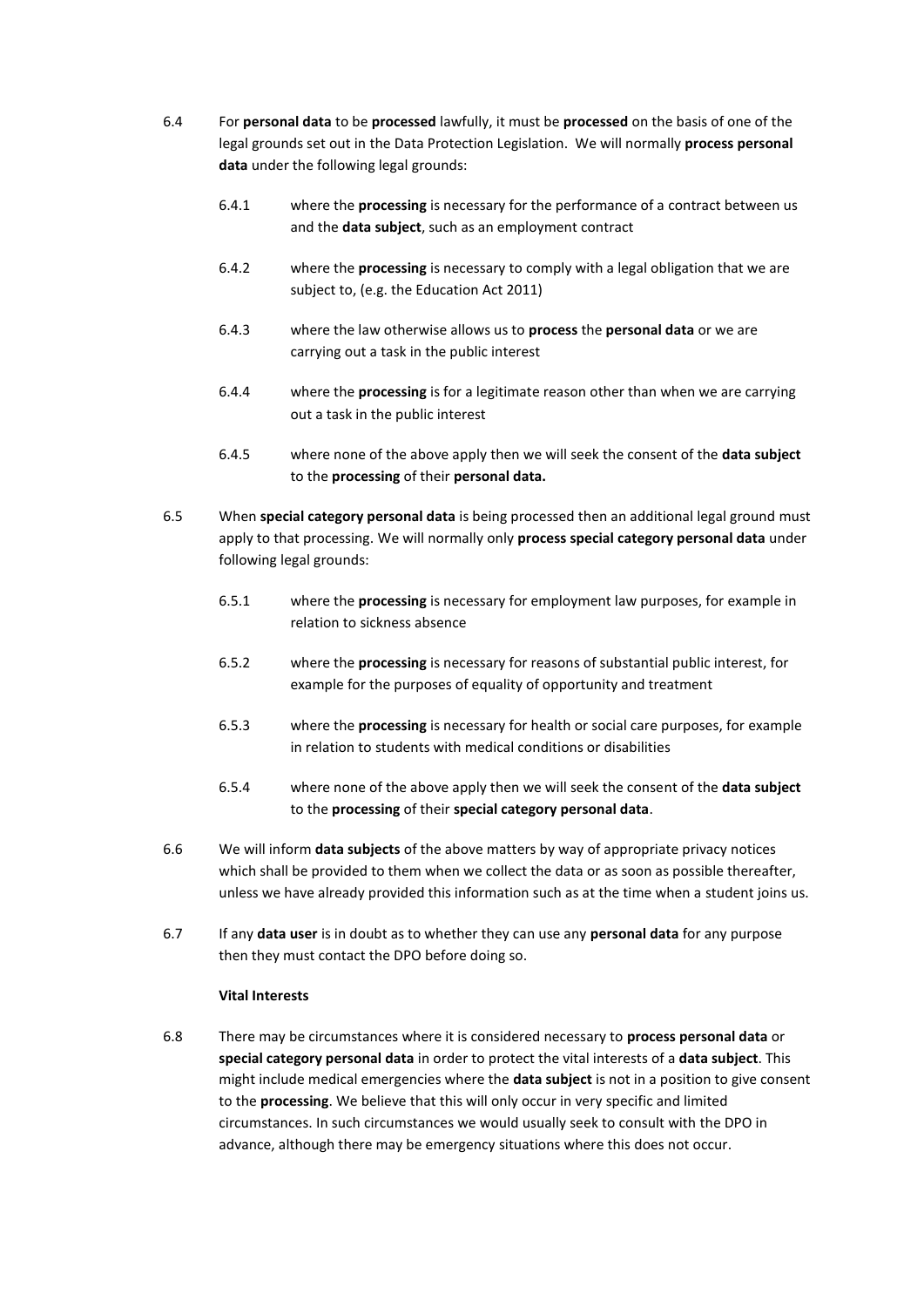#### **Consent**

- 6.9 Where none of the other bases for **processing** set out above apply then the school must seek the consent of the **data subject** before **processing** any **personal data** for any purpose.
- 6.10 There are strict legal requirements in relation to the form of consent that must be obtained from **data subjects**.
- 6.11 When students and or our **workforce** join The Mountbatten School a consent form will be required to be completed in relation to them. This consent form deals with the taking and use of photographs and videos of them, among other things. Where appropriate third parties may also be required to complete a consent form.
- 6.12 We will generally seek consent directly from a student who has reached the age of 13*,* however we recognise that this may not be appropriate in certain circumstances and therefore may be required to seek consent from an individual with parental responsibility
- 6.13 In relation to all students under the age of 13 we will seek consent from an individual with parental responsibility for that student.
- 6.14 If consent is required for any other **processing** of **personal data** of any **data subject** then the form of this consent must:
	- 6.14.1 inform the **data subject** of exactly what we intend to do with their **personal data**
	- 6.14.2 require them to positively confirm that they consent we cannot ask them to optout rather than opt-in
	- 6.14.3 inform the **data subject** of how they can withdraw their consent.
- 6.15 Any consent must be freely given, which means that we cannot make the provision of any goods or services or other matter conditional on a **data subject** giving their consent.
- 6.16 The DPO must always be consulted in relation to any consent form before consent is obtained.
- 6.17 A record must always be kept of any consent, including how it was obtained and when.

# 7 **Processing for limited purposes**

- 7.1 In the course of our activities as a school, we may collect and **process** the **personal data** set out in our Schedule of Processing Activities. This may include **personal data** we receive directly from a **data subject** (for example, by completing forms or by corresponding with us by mail, phone, email or otherwise) and **personal data** we receive from other sources (including, for example, local authorities, other schools, parents, other students or members of our **workforce**).
- 7.2 We will only **process personal data** for the specific purposes set out in our Schedule of Processing Activities or for any other purposes specifically permitted by Data Protection Legislation or for which specific consent has been provided by the data subject.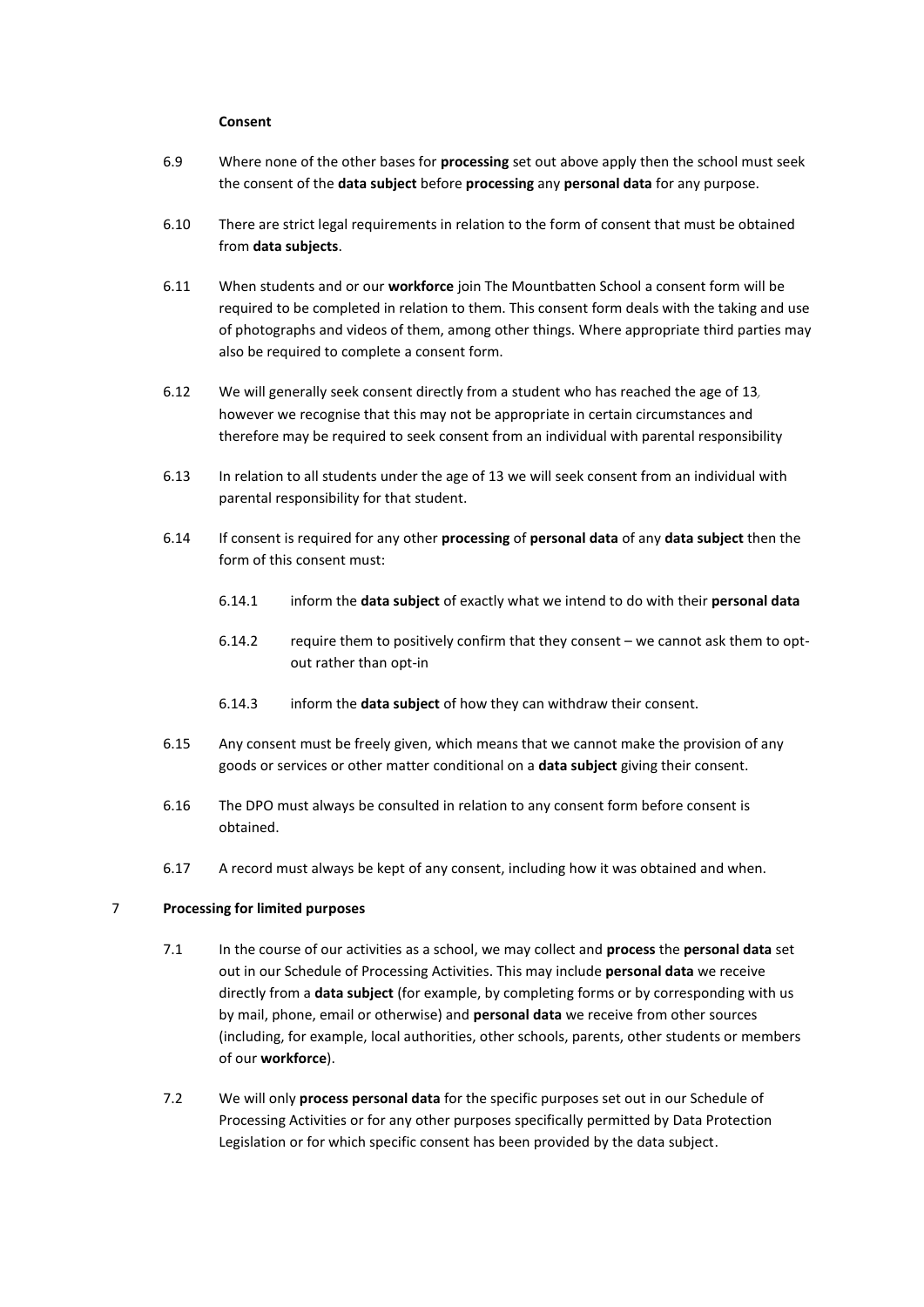# 8 **Notifying data subjects**

- 8.1 If we collect **personal data** directly from **data subjects**, we will inform them about:
	- 8.1.1 our identity and contact details as **Data Controller** and those of the DPO
	- 8.1.2 the purpose or purposes and legal basis for which we intend to **process** that **personal data**
	- 8.1.3 the types of third parties, if any, with which we will share or to which we will disclose that **personal data**
	- 8.1.4 whether the **personal data** will be transferred outside the European Economic Area ('**EEA**') and if so the safeguards in place
	- 8.1.5 the period for which their **personal data** will be stored, by reference to our Retention and Destruction Policy
	- 8.1.6 the existence of any automated decision making in the **processing** of the **personal data** along with the significance and envisaged consequences of the **processing** and the right to object to such decision making
	- 8.1.7 the rights of the **data subject** to object to or limit processing, request information, request deletion of information or lodge a complaint with the ICO.
- 8.2 Unless we have already informed **data subjects** that we will be obtaining information about them from third parties (for example in our privacy notices), then if we receive **personal data** about a **data subject** from other sources, we will provide the **data subject** with the above information as soon as possible thereafter, informing them of where the **personal data** was obtained from.

## 9 **Adequate, relevant and non-excessive processing**

9.1 We will only collect **personal data** to the extent that it is required for the specific purpose notified to the **data subject**, unless otherwise permitted by Data Protection Legislation.

#### 10 **Accurate data**

- 10.1 We will ensure that **personal data** we hold is accurate and kept up to date.
- 10.2 We will take reasonable steps to destroy or amend inaccurate or out-of-date data.
- 10.3 **Data subjects** have a right to have any inaccurate **personal data** rectified. See further below in relation to the exercise of this right.

# 11 **Timely processing**

11.1 We will not keep **personal data** longer than is necessary for the purpose or purposes for which they were collected. We will take all reasonable steps to destroy, or erase from our systems, all **personal data** which is no longer required.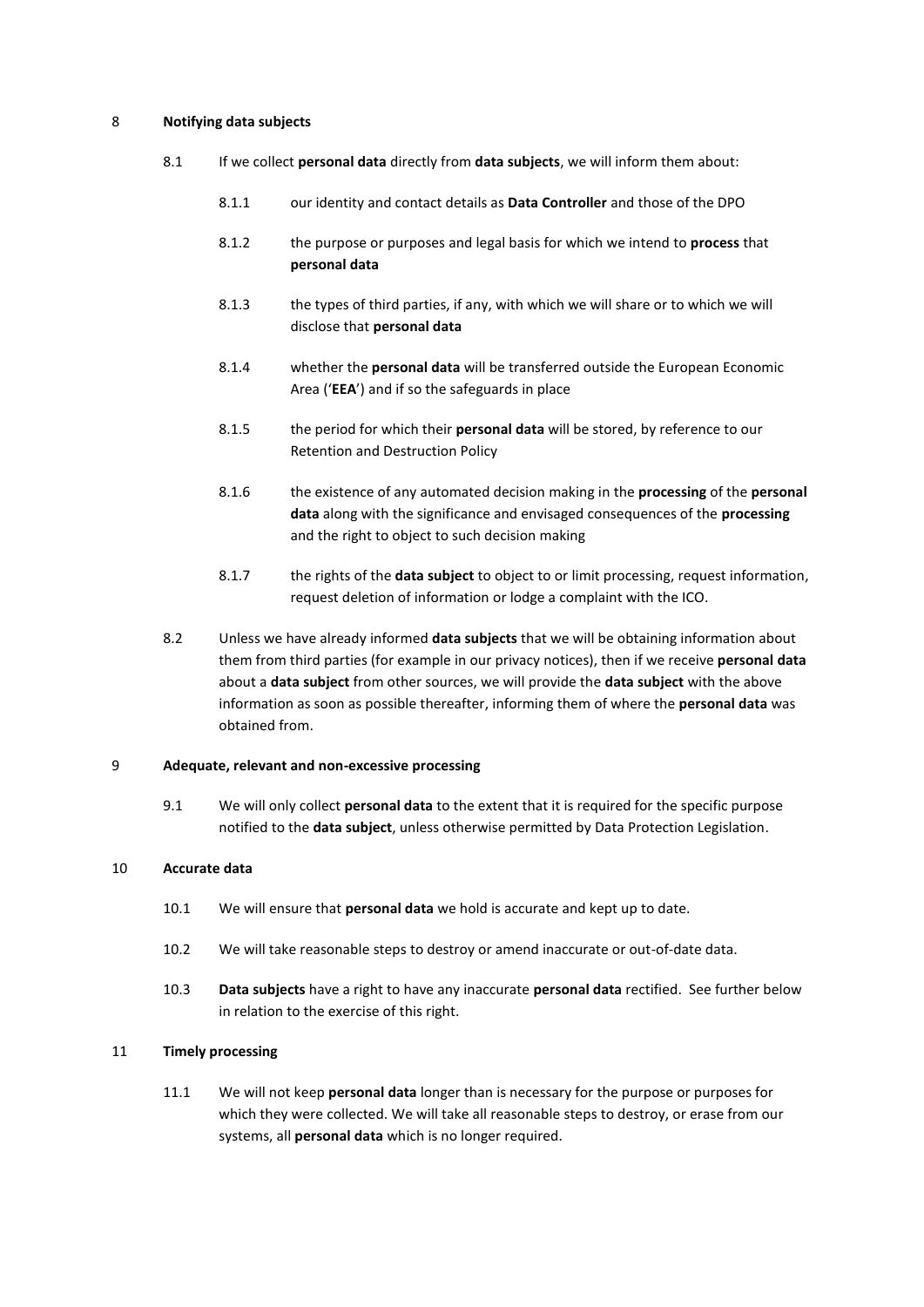#### 12 **Processing in line with data subject's rights**

- 12.1 We will **process** all **personal data** in line with **data subjects'** rights, in particular their right to:
	- 12.1.1 request access to any **personal data** we hold about them
	- 12.1.2 object to the **processing** of their **personal data**, including the right to object to direct marketing
	- 12.1.3 have inaccurate or incomplete **personal data** about them rectified
	- 12.1.4 restrict **processing** of their **personal data**
	- 12.1.5 have **personal data** we hold about them erased
	- 12.1.6 have their **personal data** transferred
	- 12.1.7 object to the making of decisions about them by automated means.

We shall seek to comply with the rights exercised by data subjects as set out in this section as soon as possible and within legal time limits. However, there may be instances where due to circumstances outside of the school's control this may not be possible e.g. where the school has been closed or is only partially operable. In such circumstances data subjects till be notified and provided details about the reason for the delay and when a response can reasonably be expected.

#### **The Right of Access to Personal Data**

12.2 **Data subjects** may request access to all **personal data** we hold about them. Such requests will be considered in line with the school's Subject Access Request Procedure.

#### **The Right to Object**

- 12.3 In certain circumstances **data subjects** may object to us **processing** their **personal data**. This right may be exercised in relation to **processing** that we are undertaking on the basis of a legitimate interest or in pursuit of a statutory function or task carried out in the public interest.
- 12.4 An objection to **processing** does not have to be complied with where the school can demonstrate compelling legitimate grounds which override the rights of the **data subject**.
- 12.5 Such considerations are complex and must always be referred to the DPO upon receipt of the request to exercise this right.
- 12.6 In respect of direct marketing any objection to **processing** must be complied with.
- 12.7 The school is not however obliged to comply with a request where the **personal data** is required in relation to any claim or legal proceedings.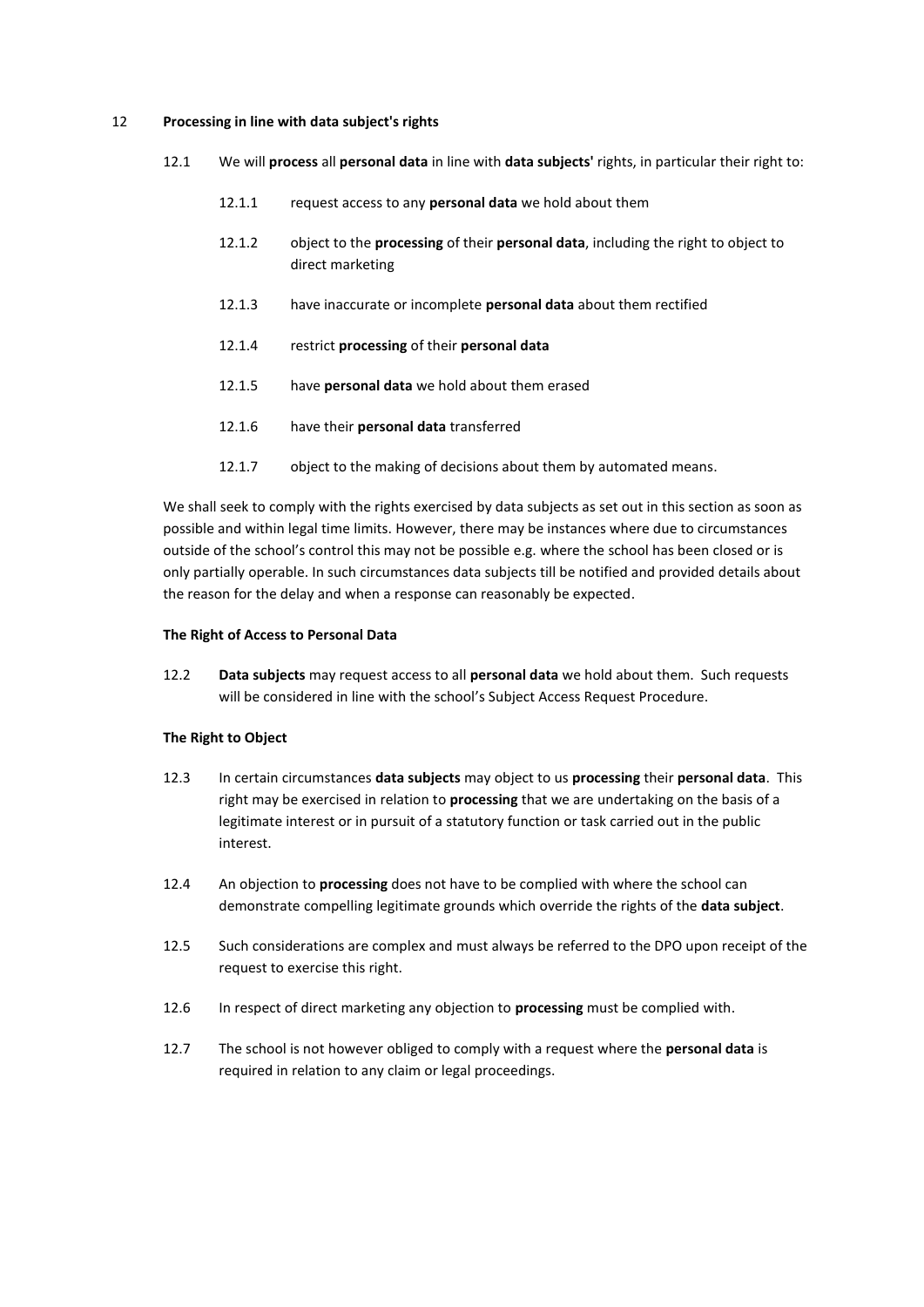#### **The Right to Rectification**

- 12.8 If a **data subject** informs the school that **personal data** held about them by the school is inaccurate or incomplete then we will consider that request and provide a response within one month.
- 12.9 If we consider the issue to be too complex to resolve within that period then we may extend the response period by a further two months. If this is necessary then we will inform the **data subject** within one month of their request that this is the case.
- 12.10 We may determine that any changes proposed by the **data subject** should not be made. If this is the case then we will explain to the **data subject** why this is the case. In those circumstances we will inform the **data subject** of their right to complain to the Information Commissioner's Office at the time that we inform them of our decision in relation to their request.

#### **The Right to Restrict Processing**

- 12.11 **Data subjects** have a right to 'block' or suppress the **processing** of **personal data**. This means that the school can continue to hold the **personal data** but not do anything else with it.
- 12.12 The school must restrict the **processing** of **personal data**:
	- 12.12.1 where it is in the process of considering a request for **personal data** to be rectified (see above)
	- 12.12.2 where the school is in the process of considering an objection to processing by a **data subject**
	- 12.12.3 where the **processing** is unlawful but the **data subject** has asked the school not to delete the **personal data**
	- 12.12.4 where the school no longer needs the **personal data** but the **data subject** has asked the school not to delete the **personal data** because they need it in relation to a legal claim, including any potential claim against the school.
- 12.13 If the school has shared the relevant **personal data** with any other organisation then we will contact those organisations to inform them of any restriction, unless this proves impossible or involves a disproportionate effort.
- 12.14 The DPO must be consulted in relation to requests under this right.

#### **The Right to Be Forgotten**

- 12.15 **Data subjects** have a right to have **personal data** about them held by the school erased only in the following circumstances.
	- 12.15.1 Where the **personal data** is no longer necessary for the purpose for which it was originally collected.
	- 12.15.2 When a **data subject** withdraws consent which will apply only where the school is relying on the individuals consent to the **processing** in the first place.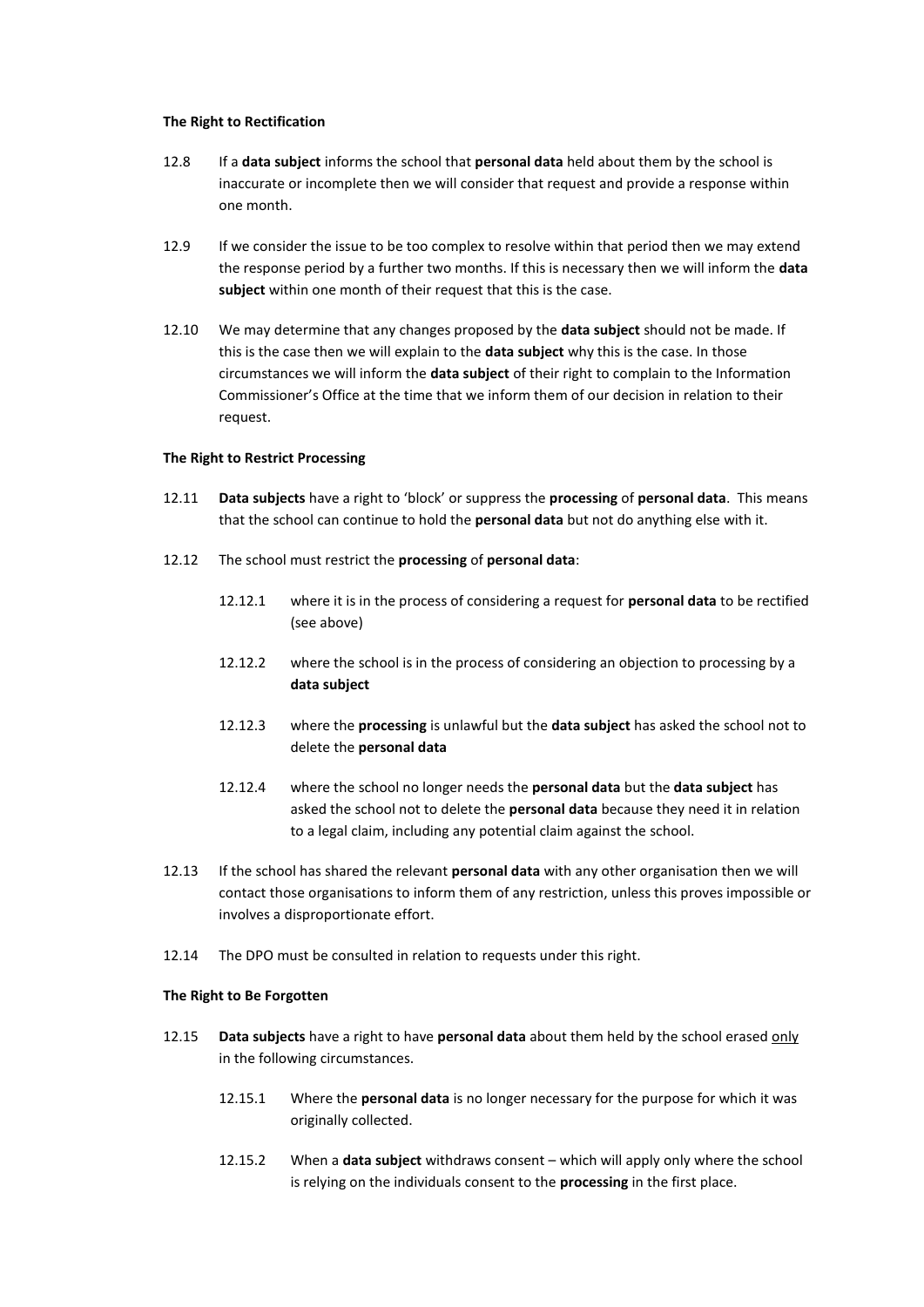- 12.15.3 When a **data subject** objects to the **processing** and there is no overriding legitimate interest to continue that **processing** – see above in relation to the right to object.
- 12.15.4 Where the **processing** of the **personal data** is otherwise unlawful.
- 12.15.5 When it is necessary to erase the **personal data** to comply with a legal obligation.

The school is not required to comply with a request by a **data subject** to erase their **personal data** if the **processing** is taking place:

- 12.15.6 to exercise the right of freedom of expression or information
- 12.15.7 to comply with a legal obligation for the performance of a task in the public interest or in accordance with the law
- 12.15.8 for public health purposes in the public interest
- 12.15.9 for archiving purposes in the public interest, research or statistical purposes
- 12.15.10 in relation to a legal claim.
- 12.16 If the school has shared the relevant personal data with any other organisation then we will contact those organisations to inform them of any erasure, unless this proves impossible or involves a disproportionate effort.
- 12.17 The DPO must be consulted in relation to requests under this right.

#### **Right to Data Portability**

- 12.18 In limited circumstances a **data subject** has a right to receive their **personal data** in a machine readable format, and to have this transferred to another organisation.
- 12.19 If such a request is made then the DPO must be consulted.

#### 13 **Data security**

- 13.1 We will take appropriate security measures against unlawful or unauthorised processing of **personal data**, and against the accidental loss of, or damage to, **personal data**.
- 13.2 We will put in place procedures and technologies to maintain the security of all **personal data** from the point of collection to the point of destruction.
- 13.3 Security procedures include:
	- 13.3.1 Desks and cupboards should be kept locked if they hold confidential information of any kind. (Personal information is always considered confidential.)
	- 13.3.2 Paper documents containing personal information should be put in the confidential waste bins. Digital storage devices should be physically destroyed when they are no longer required. IT assets must be disposed of in accordance with the Information Commissioner's Office guidance on the disposal of IT assets.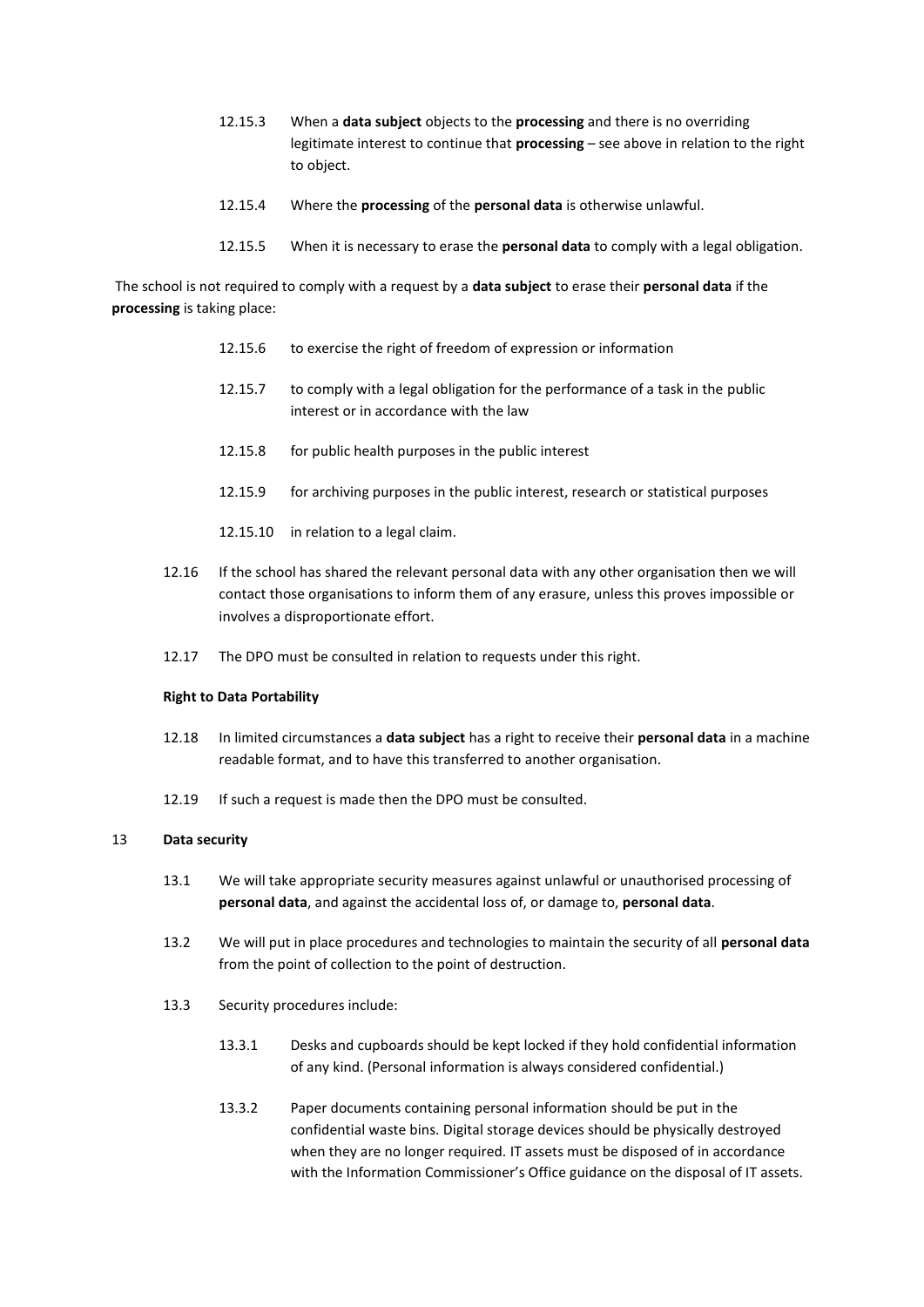- 13.3.3 Data users must ensure that individual monitors do not show confidential information to passers-by and that they log off from their PC when it is left unattended.
- 13.3.4 Paper-based records and portable electronic devices, such as laptops and hard drives that contain personal data are kept under lock and key when not in use
- 13.3.5 Papers containing confidential personal data must not be left on office and classroom desks, on staffroom tables, pinned to notice/display boards, or left anywhere else where there is general access
- 13.3.6 Where personal information needs to be taken off site, staff must sign it in and out from the school office
- 13.3.7 Passwords that are at least 8 characters long containing letters and numbers are used to access school computers, laptops and other electronic devices. Staff are required to change their network password at least every 90 days and students are reminded to change their passwords termly.
- 13.3.8 Encryption software is used to protect all portable devices and removable media, such as laptops and USB devices
- 13.3.9 Staff must use the school's Google Drive to store data needed to be access from outside of school. Personal information must not be stored on USB drives.
- 13.3.10 Staff, students or governors must not store personal information on any device not owned by the school. This includes unauthorised photos or other images of any individual. See our Acceptable Use Agreement: Staff, Governors and Regular Visitors. Where we need to share personal data with a third party, we carry out due diligence and take reasonable steps to ensure it is stored securely and adequately protected.
- 13.3.11 Documents containing **personal data** must be collected immediately from photocopiers once the job has been set to print.
- 13.4 Any member of staff found to be in breach of the above security measures may be subject to disciplinary action.

# 14 **Data protection impact assessments**

- 14.1 The school takes data protection very seriously, and will consider and comply with the requirements of Data Protection Legislation in relation to all of its activities whenever these involve the use of personal data, in accordance with the principles of data protection by design and default.
- 14.2 In certain circumstances the law requires us to carry out detailed assessments of proposed **processing**. This includes where we intend to use new technologies which might pose a high risk to the rights of **data subjects** because of the types of data we will be **processing** or the way that we intend to do so.
- 14.3 The school will complete an assessment of any such proposed **processing** and has a template document which ensures that all relevant matters are considered.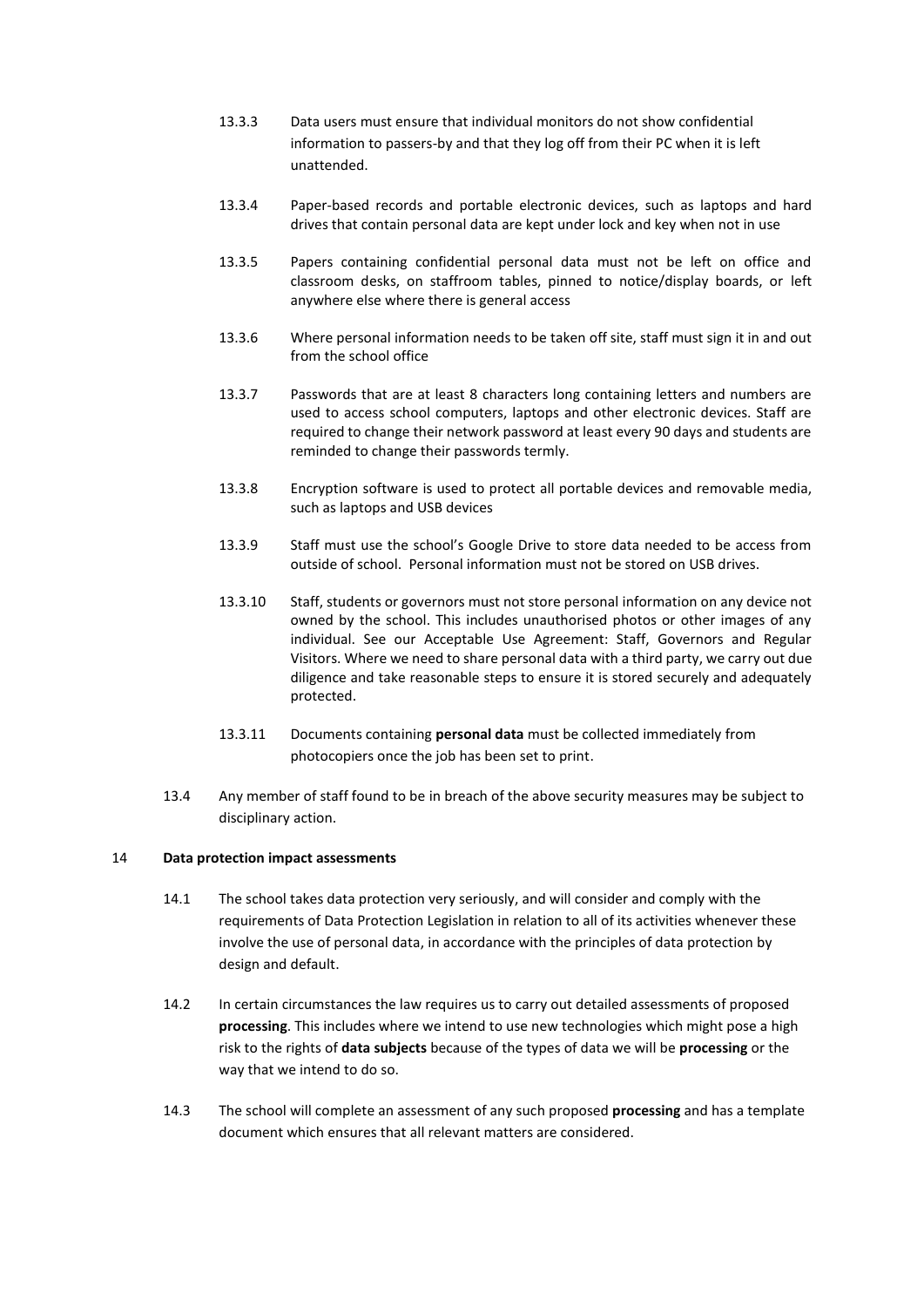14.4 The DPO should always be consulted as to whether a data protection impact assessment is required, and if so how to undertake that assessment.

# 15 **Disclosure and sharing of personal information**

- 15.1 We may share **personal data** that we hold about **data subjects**, and without their consent, with other organisations. Such organisations include the Department for Education, [and / or Education and Skills Funding Agency ESFA], Ofsted, health authorities and professionals, the Local Authority, examination bodies, other schools, and other organisations where we have a lawful basis for doing so.
- 15.2 The school will inform **data subjects** of any sharing of their **personal data** unless we are not legally required to do so, for example where **personal data** is shared with the police in the investigation of a criminal offence.
- 15.3 In some circumstances we will not share safeguarding information. Please refer to our Child Protection Policy.
- 15.4 Further detail is provided in our Schedule of Processing Activities.

# 16 **Data processors**

- 16.1 We contract with various organisations who provide services to the school.
- 16.2 In order that these services can be provided effectively we are required to transfer **personal data** of **data subjects** to these **data processors**.
- 16.3 **Personal data** will only be transferred to a **data processor** if they agree to comply with our procedures and policies in relation to data security, or if they put in place adequate measures themselves to the satisfaction of the school. The school will always undertake due diligence of any **data processor** before transferring the **personal data** of **data subjects** to them.
- 16.4 Contracts with **data processors** will comply with Data Protection Legislation and contain explicit obligations on the **data processor** to ensure compliance with the Data Protection Legislation, and compliance with the rights of **Data Subjects**.

# 17 **Images and videos**

- 17.1 Parents and others attending school events can take photographs and videos of those events for domestic purposes. For example, parents can take video recordings of a school performance involving their child. The school does not prohibit this as a matter of policy.
- 17.2 The school does not however agree to any such photographs or videos being used for any other purpose, but acknowledges that such matters are, for the most part, outside of the ability of the school to prevent.
- 17.3 The school asks that parents and others do not post any images or videos which include any child other than their own child on any social media or otherwise publish those images or videos.
- 17.4 As a school we want to celebrate the achievements of our students and therefore may want to use images and videos of our students within promotional materials, or for publication in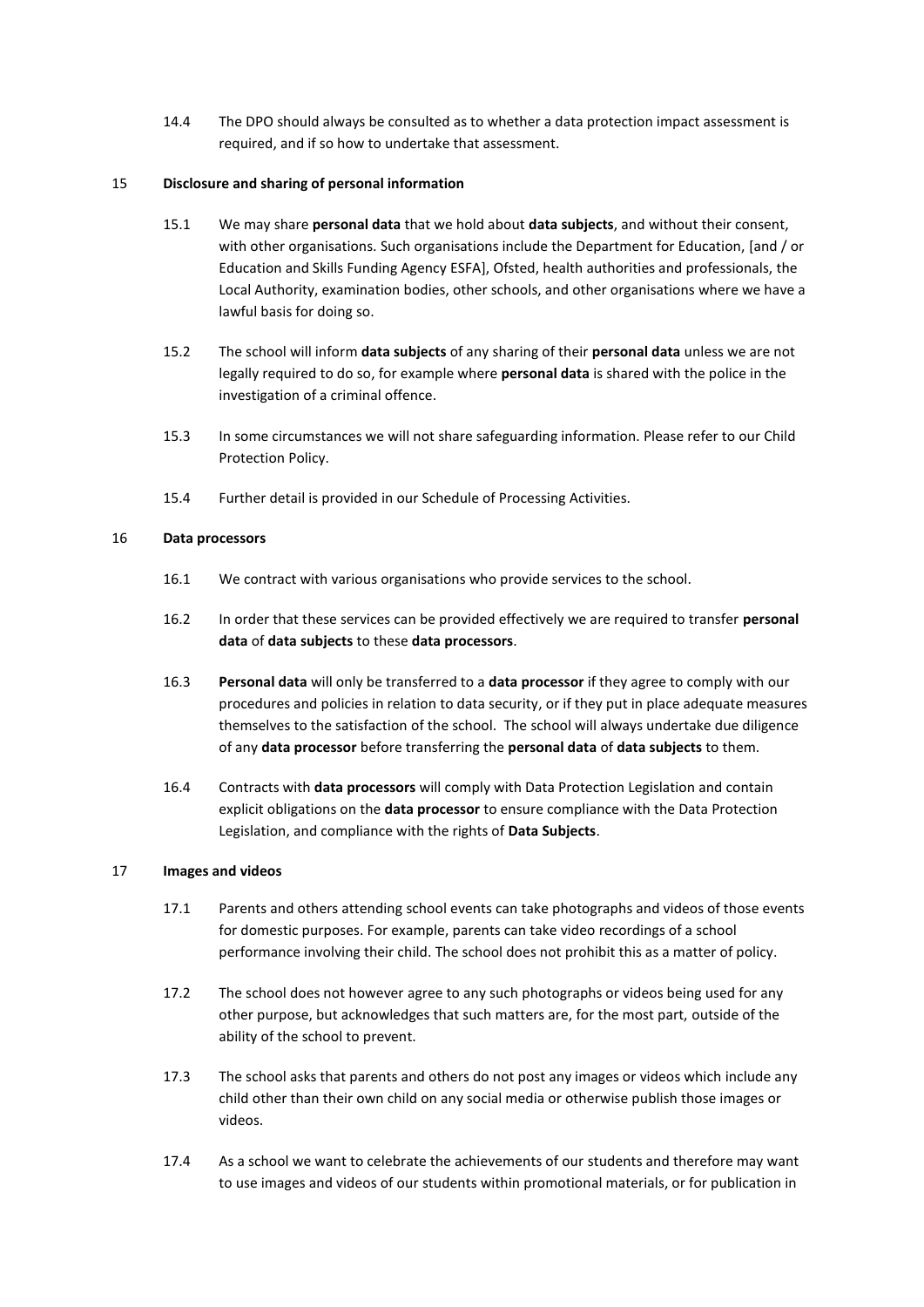the media such as local, or even national, newspapers covering school events or achievements or on the school's social media channels. We will seek the consent of students, and their parents where appropriate, before allowing the use of images or videos of students for such purposes.

17.5 Whenever a student begins their attendance at the school they, or their parent where appropriate, will be asked to complete a consent form in relation to the use of images and videos of that student. We will not use images or videos of students for any purpose where we do not have consent.

# 18 **CCTV**

18.1 We use CCTV in various locations around the school site to ensure it remains safe. We will adhere to the ICO's code of practice for the use of CCTV. Please refer to the school's CCTV Policy.

#### 19 **Biometric Data**

- 19.1 The school operates a Biometric recognition system for the purposes of:
	- Payment of dinner monies

However, before we are able to obtain the biometric data of students or the workforce we are required to give notification and obtain consent for this Special Category Data due to additional requirements for processing such data under the Protection of Freedoms Act 2012.

- 19.2 For the workforce written consent will be obtained at the commencement of their position within the school and shall continue to be effective unless an objection in writing to the processing of your biometric data is received from the individual.
- 19.3 For students under the age of 18 years, the school will notify each parent of that student prior to them commencing their education at the school of the use of our Biometric Recognition System. The school will then obtain the written consent of one of the student's parent before obtaining any biometric data.
- 19.4 In the event that written consent cannot be obtained from a parent, or any parent objects in writing or the student objects or refuses to participate in the processing of their biometric data, the School will not process the student's biometric data and will provide the following alternative means of accessing the above services:
	- A payment card
- 19.5 Further information about this can be found in our Notification of Intention to Process Student's Biometric Information and our Privacy Notices.

# 20 **Changes to this policy**

We may change this policy at any time. Where appropriate, we will notify **data subjects** of those changes.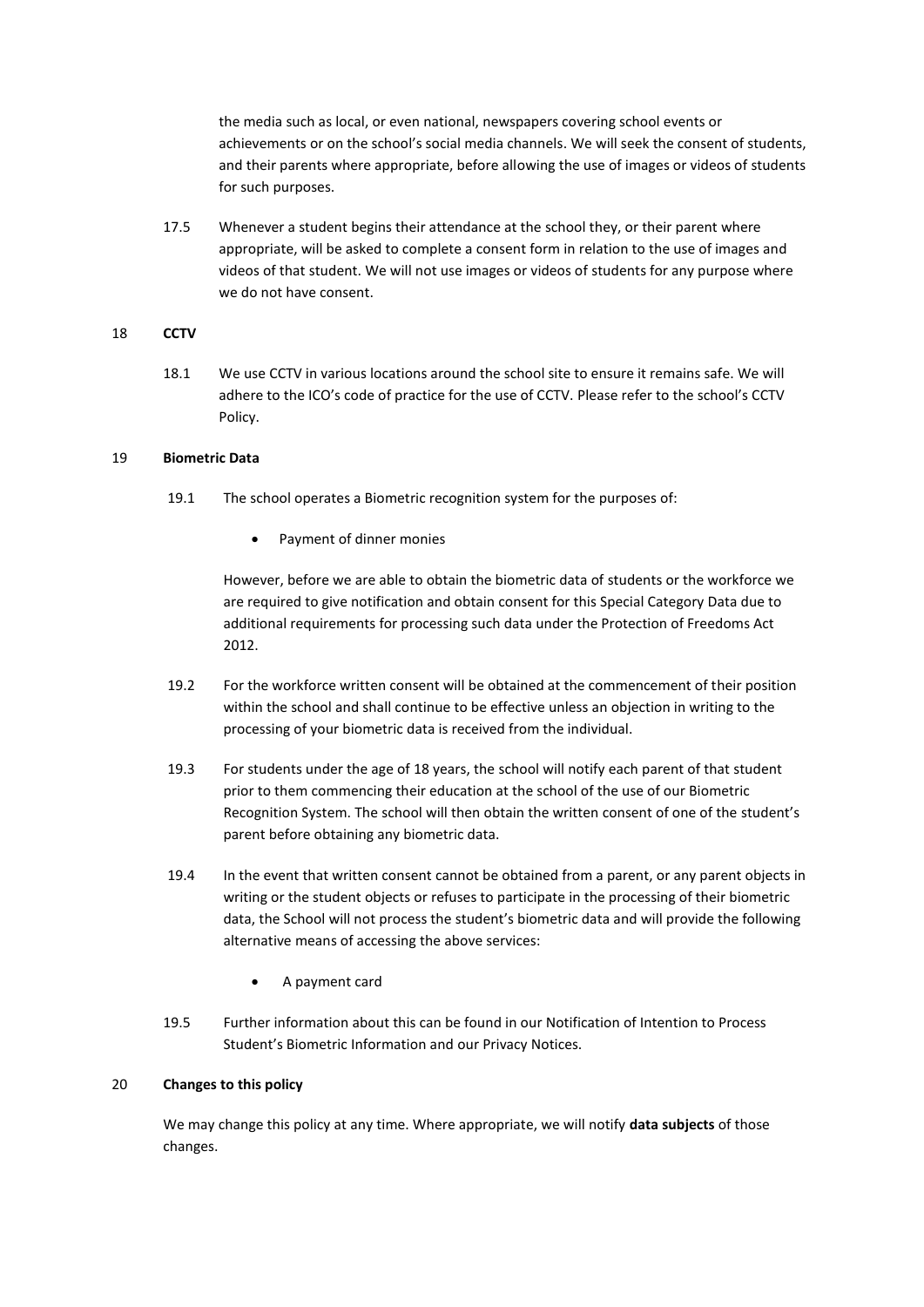# **ANNEX**

# **DEFINITIONS**

| <b>Term</b>                                                                                    | <b>Definition</b>                                                                                                                                                                                                                                                                                                                                                                                                                                                                        |
|------------------------------------------------------------------------------------------------|------------------------------------------------------------------------------------------------------------------------------------------------------------------------------------------------------------------------------------------------------------------------------------------------------------------------------------------------------------------------------------------------------------------------------------------------------------------------------------------|
| <b>Biometric Data</b><br>[Delete if have a separate<br>biometric data policy]                  | Information about a person's physical or behavioural characteristics or features<br>that can be used to identify them and is obtained or recorded for the purposes of<br>a biometric recognition system and can include fingerprints, hand shapes, features<br>of the eye or information about a person's voice or handwriting.                                                                                                                                                          |
| <b>Biometric Recognition</b><br>System<br>[Delete if have a separate<br>biometric data policy] | A system that operates automatically (electronically) and:<br>obtains or records information about a person's physical or behavioural<br>characteristics or features; and<br>compares or otherwise processes that information with stored<br>٠<br>information in order to establish or verify the identity of the person or<br>otherwise determine whether they are recognised by the system.                                                                                            |
| Data                                                                                           | Information which is stored electronically, on a computer, or in certain paper-<br>based filing systems.                                                                                                                                                                                                                                                                                                                                                                                 |
| Data Subjects                                                                                  | For the purpose of this policy include all living individuals about whom we hold<br>personal data. This includes students, our workforce, staff, and other individuals. A<br>data subject need not be a UK national or resident. All data subjects have legal<br>rights in relation to their personal information.                                                                                                                                                                       |
| Personal Data                                                                                  | Any information relating to an identified or identifiable living natural person (a<br>data subject); an identifiable living natural person is one who can be identified,<br>directly or indirectly, in particular by reference to an identifier such as a name, an<br>identification number, location data, an online identifier or to one or more factors<br>specific to the physical, physiological, genetic, mental, economic, cultural or social<br>identity of that natural person. |
| <b>Data Controllers</b>                                                                        | The people who or organisations which determine the purposes for which, and the<br>manner in which, any personal data is processed. They are responsible for<br>establishing practices and policies in line with Data Protection Legislation. We are<br>the data controller of all personal data used in our business for our own<br>commercial purposes.                                                                                                                                |
| Data Users                                                                                     | Those of our workforce (including governors and volunteers) whose work involves<br>processing personal data. Data users must protect the data they handle in<br>accordance with this data protection policy and any applicable data security<br>procedures at all times.                                                                                                                                                                                                                 |
| Data Processors                                                                                | Any person or organisation that is not a data user that processes personal data on<br>our behalf and on our instructions.                                                                                                                                                                                                                                                                                                                                                                |
| Processing                                                                                     | Any activity that involves use of the data. It includes obtaining, recording or<br>holding the data, or carrying out any operation or set of operations on the data                                                                                                                                                                                                                                                                                                                      |